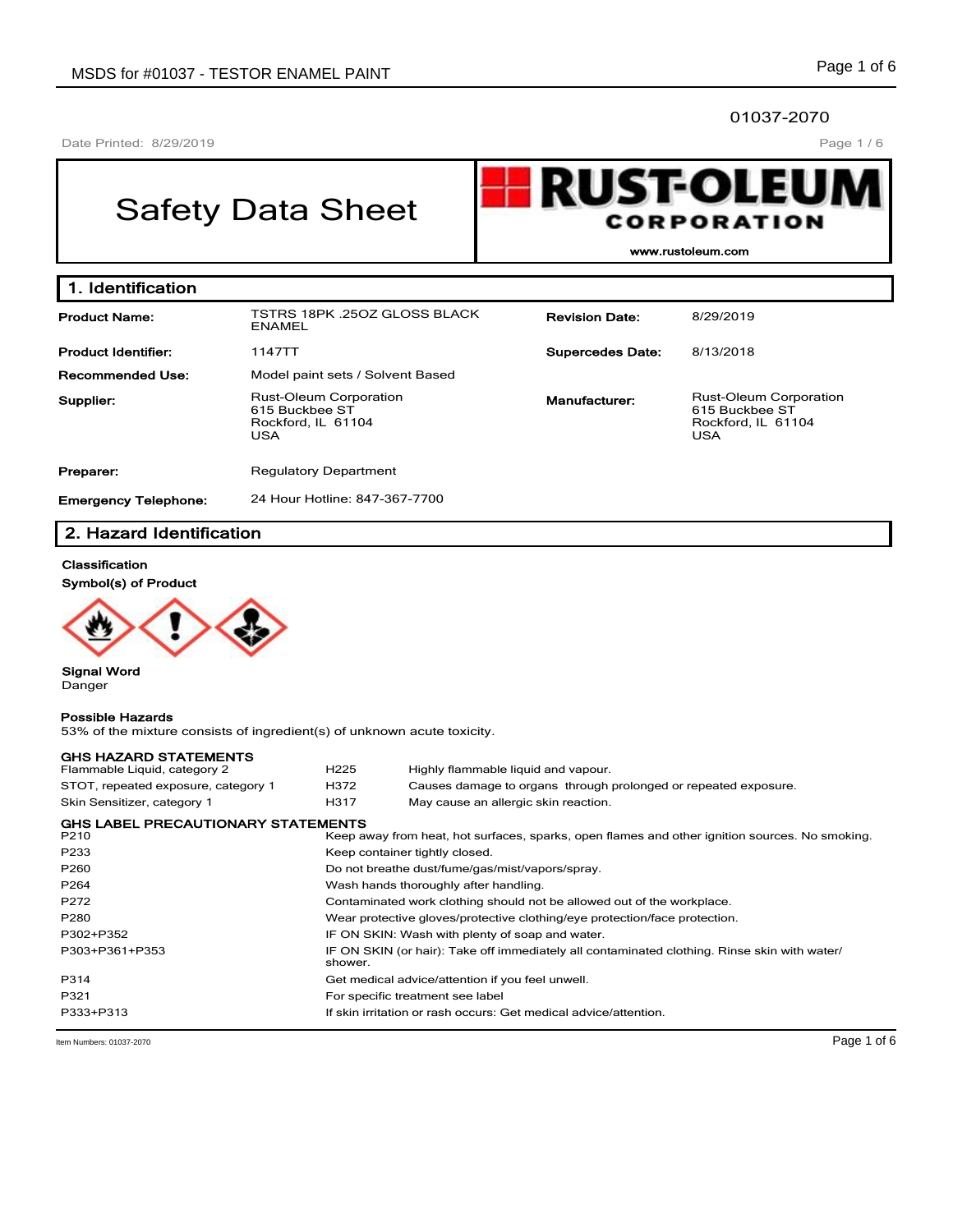Date Printed: 8/29/2019 P370+P378 In case of fire: Use alcohol film forming foam, carbon dioxide, dry chemical, dry sand to extinguish. P403+P235 Store in a well-ventilated place. Keep cool. P501 Dispose of contents/container in accordance with local, regional and national regulations. **GHS SDS PRECAUTIONARY STATEMENTS**<br>P240 **Grou** Ground/bond container and receiving equipment. P241 Use explosion-proof electrical/ventilating/lighting/equipment. P242 **Disk P242** Use only non-sparking tools. P243 Take precautionary measures against static discharge. P270 Do not eat, drink or smoke when using this product. P363 Wash contaminated clothing before reuse. Page 2 / 6

# **3. Composition / Information On Ingredients**

| <b>HAZARDOUS SUBSTANCES</b>            |            |                      |                       |                       |
|----------------------------------------|------------|----------------------|-----------------------|-----------------------|
| <b>Chemical Name</b>                   | CAS-No.    | <b>Wt.%</b><br>Range | <b>GHS Symbols</b>    | <b>GHS Statements</b> |
| <b>Mineral Spirits</b>                 | 64742-88-7 | 25-50                | GHS08                 | H304-372              |
| Naphtha, Petroleum, Hydrotreated Light | 64742-49-0 | $10 - 25$            | GHS08                 | H304                  |
| Carbon Black                           | 1333-86-4  | $2.5 - 10$           | Not Available         | Not Available         |
| n-Heptane                              | 142-82-5   | $1.0 - 2.5$          | GHS02-GHS07-<br>GHS08 | H225-304-315-336      |
| Octane                                 | 111-65-9   | $1.0 - 2.5$          | GHS02-GHS07-<br>GHS08 | H225-304-315-336      |
| <b>Methyl Ethyl Ketoxime</b>           | 96-29-7    | $0.1 - 1.0$          | GHS05-GHS06           | H302-312-317-318-331  |

## **4. First-Aid Measures**

**FIRST AID - EYE CONTACT:** Immediately flush eyes with plenty of water for at least 15 minutes holding eyelids open. Get medical attention. Do NOT allow rubbing of eyes or keeping eyes closed.

**FIRST AID - SKIN CONTACT:** Wash skin with soap and water. Remove contaminated clothing. Get medical attention if irritation develops or persists.

**FIRST AID - INHALATION:** Remove to fresh air. If not breathing, give artificial respiration. If breathing is difficult, give oxygen. Get immediate medical attention. Do NOT use mouth-to-mouth resuscitation. If you experience difficulty in breathing, leave the area to obtain fresh air. If continued difficulty is experienced, get medical assistance immediately.

**FIRST AID - INGESTION:** Aspiration hazard: Do not induce vomiting or give anything by mouth because this material can enter the lungs and cause severe lung damage. Get immediate medical attention. If swallowed, get medical attention.

## **5. Fire-Fighting Measures**

**EXTINGUISHING MEDIA:** Alcohol Film Forming Foam, Carbon Dioxide, Dry Chemical, Dry Sand, Water Fog

**UNUSUAL FIRE AND EXPLOSION HAZARDS:** Closed containers may explode when exposed to extreme heat due to buildup of steam. Keep containers tightly closed. Isolate from heat, electrical equipment, sparks and open flame. No unusual fire or explosion hazards noted.

**SPECIAL FIREFIGHTING PROCEDURES:** Water may be used to cool closed containers to prevent pressure buildup and possible autoignition or explosion. Evacuate area and fight fire from a safe distance. Use water spray to keep fire-exposed containers cool. Containers may explode when heated.

**Special Fire and Explosion Hazard (Combustible Dust):** No Information

#### **6. Accidental Release Measures**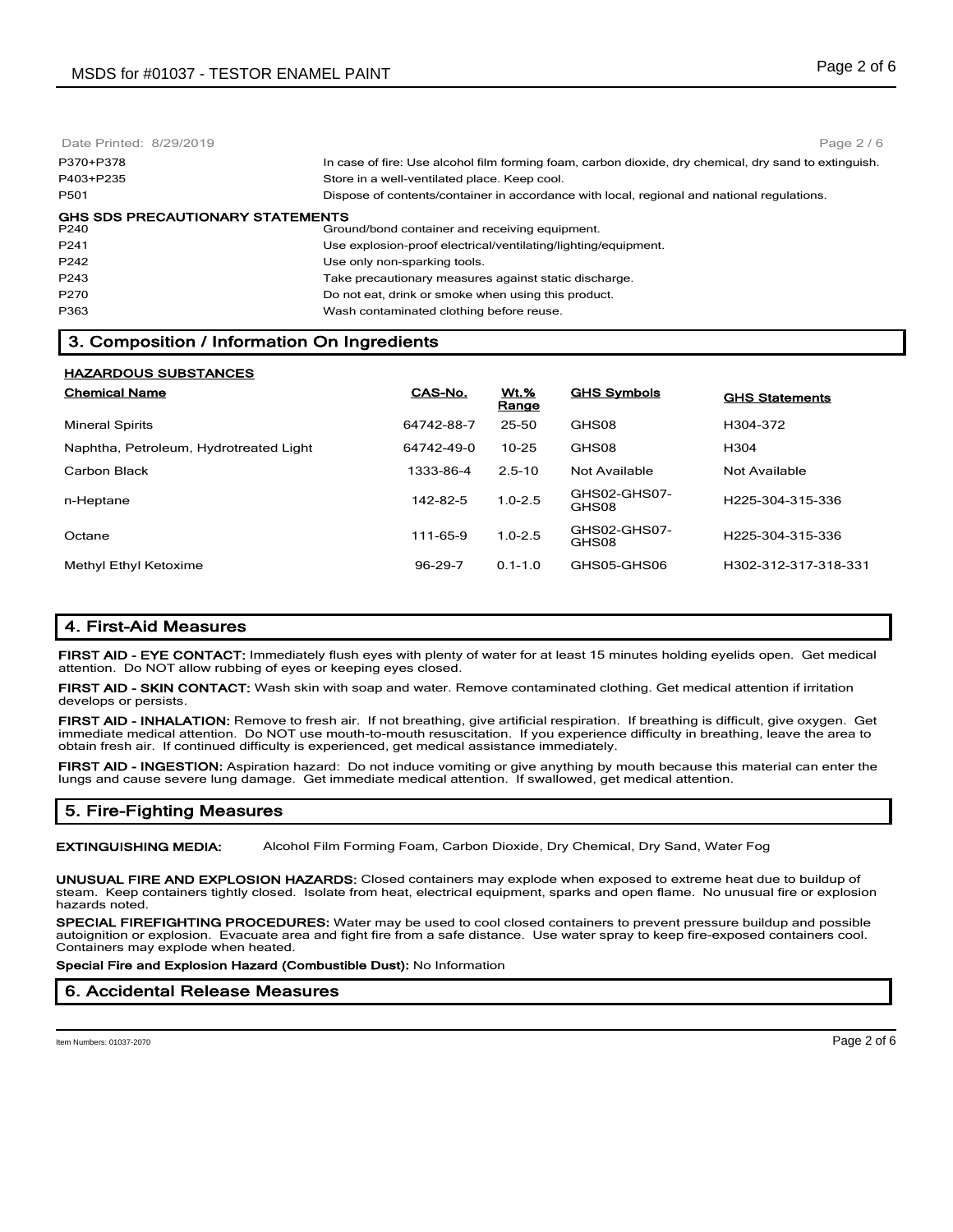Page 3 / 6

**STEPS TO BE TAKEN IF MATERIAL IS RELEASED OR SPILLED:** Remove all sources of ignition, ventilate area and remove with inert absorbent and non-sparking tools. Dispose of according to local, state (provincial) and federal regulations. Do not incinerate closed containers. Ventilate area, isolate spilled material, and remove with inert absorbent. Dispose of contaminated absorbent, container, and unused contents in accordance with local, state, and federal regulations.

## **7. Handling and Storage**

**HANDLING:** Wash thoroughly after handling. Wash hands before eating. Remove contaminated clothing and launder before reuse. Use only with adequate ventilation. Follow all SDS and label precautions even after container is emptied because it may retain product residues. Avoid breathing fumes, vapors, or mist. Avoid contact with eyes, skin and clothing.

**STORAGE:** Store in a dry, well ventilated place. Keep container tightly closed when not in use. Keep containers tightly closed. Isolate from heat, electrical equipment, sparks and open flame. Do not store above 120 ° F. Store large quantities in buildings designed and protected for storage of NFPA Class II combustible liquids. Keep away from heat, sparks, flame and sources of ignition. Avoid excess heat. Product should be stored in tightly sealed containers and protected from heat, moisture, and foreign materials.

**Advice on Safe Handling of Combustible Dust:** No Information

#### **8. Exposure Controls / Personal Protection**

| <b>Chemical Name</b>                             | CAS-No.       | Weight %<br>Less Than | <b>ACGIH TLV-</b><br>TWA | <b>ACGIH TLV-</b><br><b>STEL</b> | <b>OSHA PEL-TWA</b> | <b>OSHA PEL-</b><br><b>CEILING</b> |
|--------------------------------------------------|---------------|-----------------------|--------------------------|----------------------------------|---------------------|------------------------------------|
| <b>Mineral Spirits</b>                           | 64742-88-7    | 30.0                  | N.E.                     | N.E.                             | N.E.                | N.E.                               |
| Naphtha, Petroleum,<br><b>Hydrotreated Light</b> | 64742-49-0    | 20.0                  | N.E.                     | N.E.                             | N.E.                | N.E.                               |
| Carbon Black                                     | 1333-86-4     | 5.0                   | $3 \text{ mg/m}$         | N.E.                             | $3.5 \text{ mg/m}$  | N.E.                               |
| n-Heptane                                        | 142-82-5      | 5.0                   | $400$ ppm                | 500 ppm                          | 500 ppm             | N.E.                               |
| Octane                                           | 111-65-9      | 5.0                   | $300$ ppm                | N.E.                             | 500 ppm             | N.E.                               |
| Methyl Ethyl Ketoxime                            | $96 - 29 - 7$ | 1.0                   | 10 ppm                   | N.E.                             | N.E.                | N.E.                               |

#### **PERSONAL PROTECTION**

**ENGINEERING CONTROLS:** Use process enclosures, local exhaust ventilation, or other engineering controls to control airborne levels below recommended exposure limits. Prevent build-up of vapors by opening all doors and windows to achieve crossventilation.

**RESPIRATORY PROTECTION:** A respiratory protection program that meets OSHA 1910.134 and ANSI Z88.2 requirements must be followed whenever workplace conditions warrant a respirator's use. A NIOSH/MSHA approved air purifying respirator with an organic vapor cartridge or canister may be permissible under certain circumstances where airborne concentrations are expected to exceed exposure limits.

Protection provided by air purifying respirators is limited. Use a positive pressure air supplied respirator if there is any potential for an uncontrolled release, exposure levels are not known, or in any other circumstances where air purifying respirators may not provide adequate protection.

**SKIN PROTECTION:** Use gloves to prevent prolonged skin contact. Nitrile or Neoprene gloves may afford adequate skin protection. **EYE PROTECTION:** Use safety eyewear designed to protect against splash of liquids.

**OTHER PROTECTIVE EQUIPMENT:** Refer to safety supervisor or industrial hygienist for further guidance regarding types of personal protective equipment and their applications.

**HYGIENIC PRACTICES:** Wash thoroughly with soap and water before eating, drinking or smoking. Remove contaminated clothing immediately and launder before reuse.

**Engineering Measures for Combustible Dust:** No Information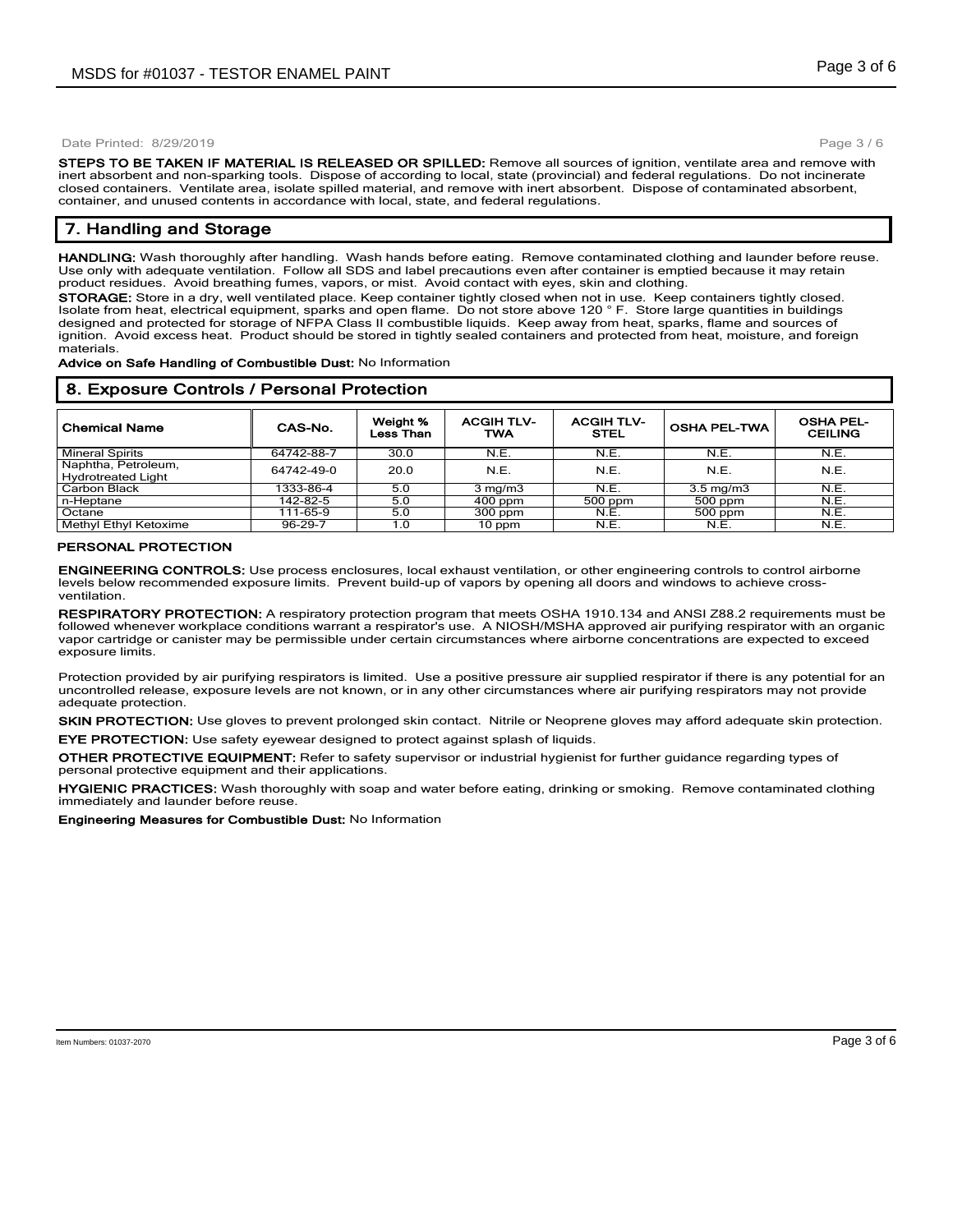#### **9. Physical and Chemical Properties**

| Appearance:              | Liauid                     | <b>Physical State:</b>            | Liguid      |
|--------------------------|----------------------------|-----------------------------------|-------------|
| Odor:                    | Solvent Like               | <b>Odor Threshold:</b>            | N.E.        |
| Specific Gravity:        | 0.899                      | pH:                               | N.A.        |
| Freeze Point, °C:        | N.D.                       | <b>Viscosity:</b>                 | N.D.        |
| Solubility in Water:     | Negligible                 | Partition Coefficient, n-octanol/ |             |
| Decompostion Temp., °C:  | N.D.                       | water:                            | N.D.        |
| Boiling Range, °C:       | 246 - 537                  | <b>Explosive Limits, vol%:</b>    | $0.9 - 7.6$ |
| Flammability:            | <b>Supports Combustion</b> | Flash Point. °C:                  | 19          |
| <b>Evaporation Rate:</b> | Slower than Ether          | Auto-ignition Temp., °C:          | N.D.        |
| Vapor Density:           | Heavier than Air           | Vapor Pressure:                   | N.D.        |
|                          |                            |                                   |             |

(See "Other information" Section for abbreviation legend)

## **10. Stability and Reactivity**

**CONDITIONS TO AVOID:** Avoid temperatures above 120°F (49°C). Avoid all possible sources of ignition.

**INCOMPATIBILITY:** Incompatible with strong oxidizing agents, strong acids and strong alkalies.

**HAZARDOUS DECOMPOSITION:** By open flame, carbon monoxide and carbon dioxide. When heated to decomposition, it emits acrid smoke and irritating fumes. Contains solvents which may form carbon monoxide, carbon dioxide, and formaldehyde.

**HAZARDOUS POLYMERIZATION:** Will not occur under normal conditions.

**STABILITY:** This product is stable under normal storage conditions.

## **11. Toxicological Information**

**EFFECTS OF OVEREXPOSURE - EYE CONTACT:** Causes Serious Eye Irritation

**EFFECTS OF OVEREXPOSURE - SKIN CONTACT:** Causes skin irritation. Allergic reactions are possible.

**EFFECTS OF OVEREXPOSURE - INHALATION:** Harmful if inhaled. High gas, vapor, mist or dust concentrations may be harmful if inhaled. Avoid breathing fumes, spray, vapors, or mist. High vapor concentrations are irritating to the eyes, nose, throat and lungs. Prolonged or excessive inhalation may cause respiratory tract irritation.

**EFFECTS OF OVEREXPOSURE - INGESTION:** Harmful if swallowed.

**EFFECTS OF OVEREXPOSURE - CHRONIC HAZARDS:** High concentrations may lead to central nervous system effects (drowsiness, dizziness, nausea, headaches, paralysis, and blurred vision) and/or damage. Reports have associated repeated and prolonged occupational overexposure to solvents with permanent brain and nervous system damage. Contains carbon black. Chronic inflammation, lung fibrosis, and lung tumors have been observed in some rats experimentally exposed for long periods of time to excessive concentrations of carbon black and several insoluble fine dust particles. Tumors have not been observed in other animal species (i.e., mouse and hamster) under similar circumstances and study conditions. Epidemiological studies of North American workers show no evidence of clinically significant adverse health effects due to occupational exposure to carbon black.

Carbon black is listed as a Group 2B-"Possibly carcinogenic to humans" by IARC and is proposed to be listed as A4- "not classified as a human carcinogen" by the American Conference of Governmental Industrial Hygienists. Significant exposure is not anticipated during brush application or drying. Risk of overexposure depends on duration and level of exposure to dust from repeated sanding of surfaces or spray mist and the actual concentration of carbon black in the formula.

**PRIMARY ROUTE(S) OF ENTRY:** Eye Contact, Ingestion, Inhalation, Skin Absorption, Skin Contact

#### **ACUTE TOXICITY VALUES The acute effects of this product have not been tested. Data on individual components are tabulated below:**

| CAS-No.    | <b>Chemical Name</b>                   | Oral LD50        | <b>Dermal LD50</b> | Vapor LC50      |
|------------|----------------------------------------|------------------|--------------------|-----------------|
| 64742-88-7 | <b>Mineral Spirits</b>                 | >19789 mg/kg Rat | >3000 mg/kg Rabbit | 4951 mg/L Rat   |
| 64742-49-0 | Naphtha, Petroleum, Hydrotreated Light | >5000 mg/kg Rat  | >3160 mg/kg Rabbit | >4951 mg/L Rat  |
| 1333-86-4  | Carbon Black                           | >15400 mg/kg Rat | N.E.               | N.E.            |
| 142-82-5   | n-Heptane                              | N.E.             | 3000 mg/kg Rabbit  | 103 mg/L Rat    |
| 111-65-9   | Octane                                 | N.E.             | N.E.               | >23.36 mg/L Rat |
| 96-29-7    | Methyl Ethyl Ketoxime                  | 930 mg/kg Rat    | 1100 mg/kg Rabbit  | >4.83 mg/L Rat  |

N.E. - Not Established

# **12. Ecological Information**

Page 4 / 6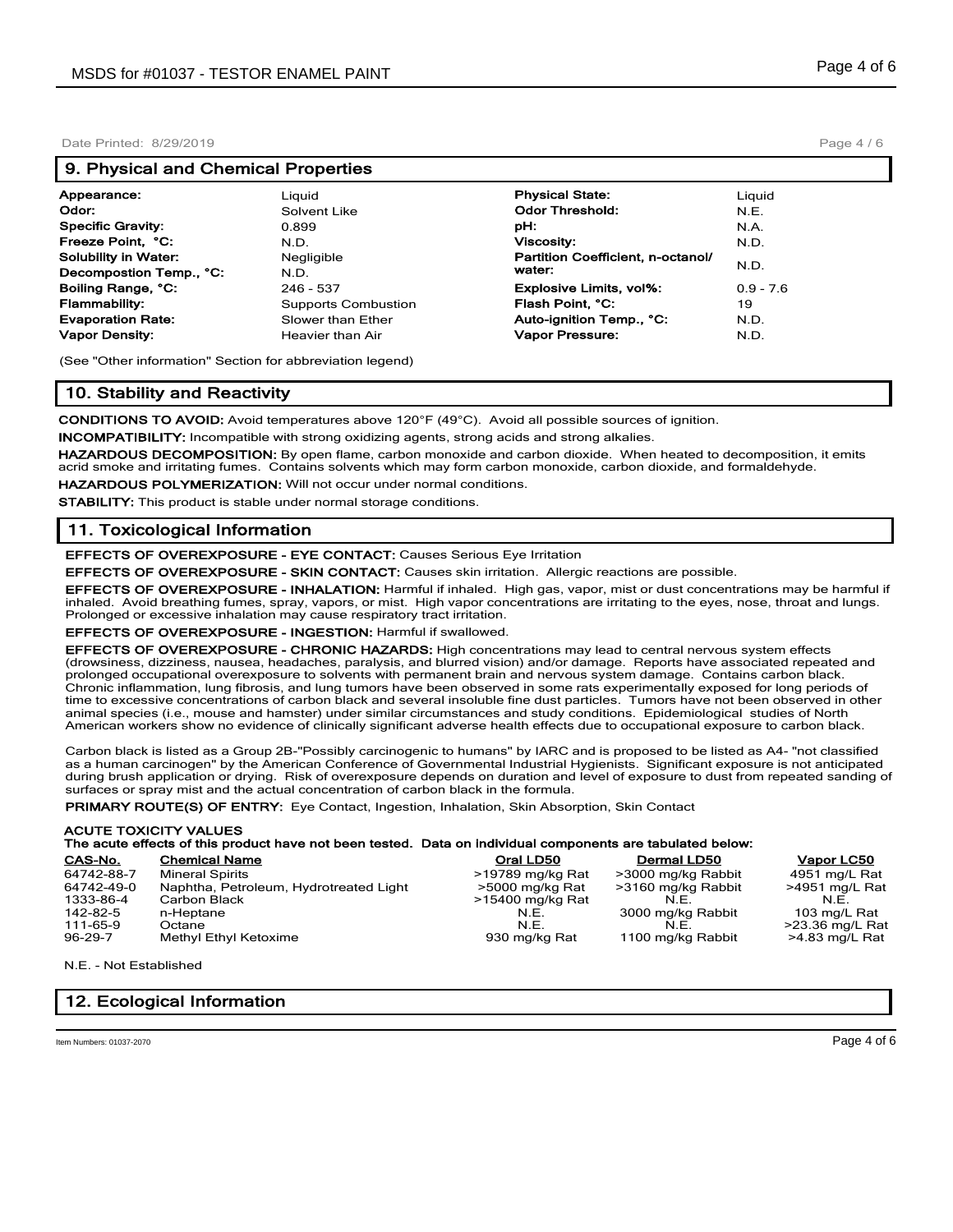**ECOLOGICAL INFORMATION:** Product is a mixture of listed components.

#### **13. Disposal Information**

**DISPOSAL INFORMATION:** Do not incinerate closed containers. Dispose of material in accordance to local, state, and federal regulations and ordinances.

# **14. Transport Information**

|                              | Domestic (USDOT)                               | International (IMDG) | Air (IATA) | TDG (Canada)                                   |
|------------------------------|------------------------------------------------|----------------------|------------|------------------------------------------------|
| <b>UN Number:</b>            | N.A.                                           | 1263                 | 1263       | N.A.                                           |
| <b>Proper Shipping Name:</b> | Paint Products in<br><b>Limited Quantities</b> | Paint                | Paint      | Paint Products in<br><b>Limited Quantities</b> |
| <b>Hazard Class:</b>         | N.A.                                           | 3                    | 3          | N.A.                                           |
| <b>Packing Group:</b>        | N.A.                                           | Ш                    | н          | N.A.                                           |
| <b>Limited Quantity:</b>     | Yes                                            | Yes                  | No.        | <b>Yes</b>                                     |

## **15. Regulatory Information**

## **U.S. Federal Regulations:**

#### **CERCLA - SARA Hazard Category**

This product has been reviewed according to the EPA 'Hazard Categories' promulgated under Sections 311 and 312 of the Superfund Amendment and Reauthorization Act of 1986 (SARA Title III) and is considered, under applicable definitions, to meet the following categories:

Flammable (gases, aerosols, liquids, or solids), Respiratory or Skin Sensitization, Specific target organ toxicity (single or repeated exposure)

#### **Sara Section 313:**

This product contains the following substances subject to the reporting requirements of Section 313 of Title III of the Superfund Amendment and Reauthorization Act of 1986 and 40 CFR part 372: No Sara 313 components exist in this product.

#### **Toxic Substances Control Act:**

This product contains the following chemical substances subject to the reporting requirements of TSCA 12(b) if exported from the United States:

No TSCA 12(b) components exist in this product.

# **U.S. State Regulations:**

#### **California Proposition 65:**

**WARNING:** Cancer and Reproductive Harm - www.P65Warnings.ca.gov.

Page 5 / 6